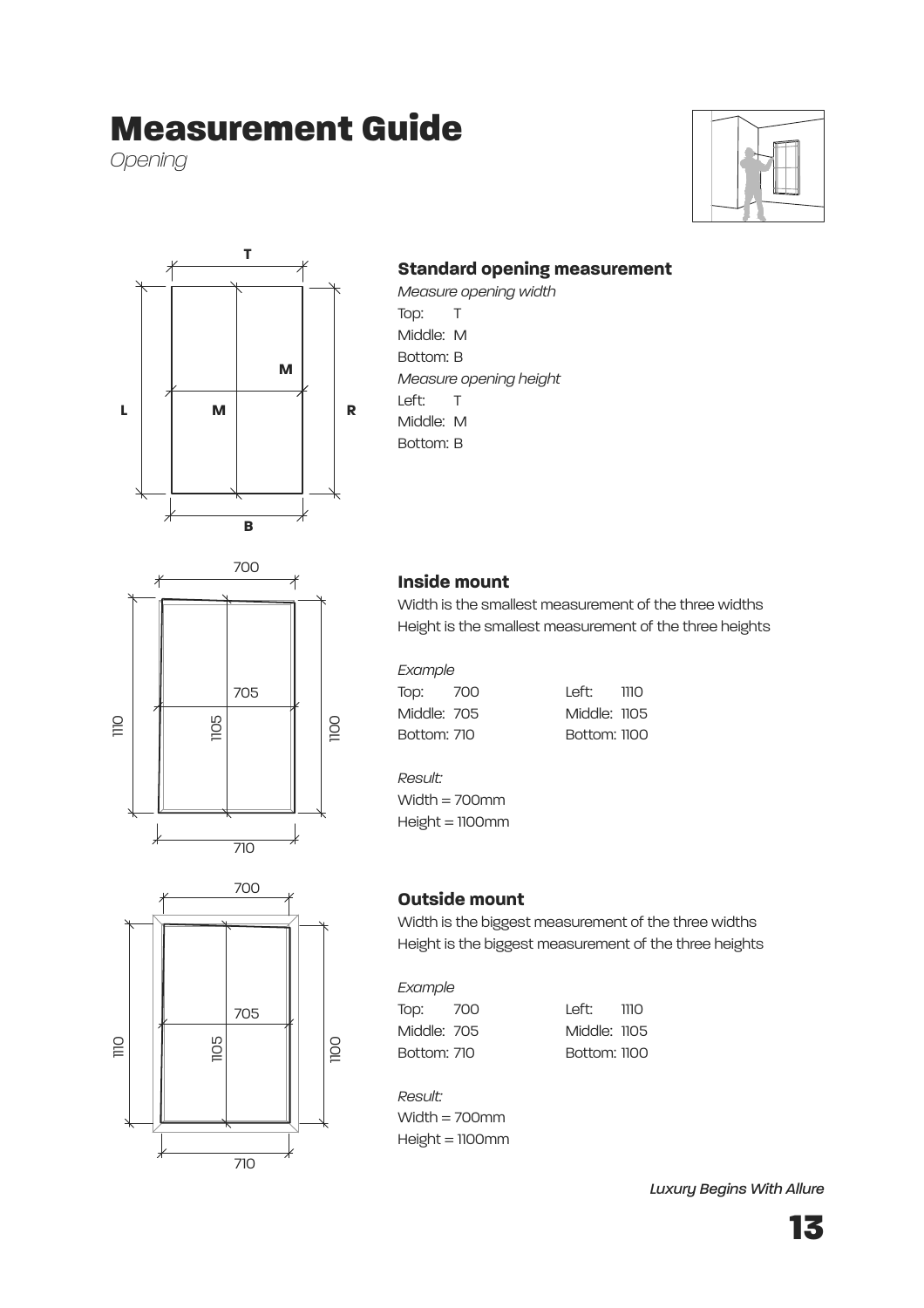# Measurement Guide

*Clearance - Inside Mount*





### **Inside mount**

The clearance depth is the minimum depth required to ensure all the louvres can open fully without being obstructed. The minimum clearance depth required when the shutters are inside mounted (in this case when L, 4003, or 4014 frames are typically used) is as per the following diagram. Clearance depth is determined by both the louvre size and selection of middle or hidden rod.

| Louvre size | <b>Clearance depth S1 - Inside mount</b> |             |  |
|-------------|------------------------------------------|-------------|--|
|             | Middle tilt rod                          | Hidden rod  |  |
| 63.5 mm     | 51mm (48mm)                              | 55mm        |  |
| 88.9 mm     | 61 <sub>mm</sub>                         | 68mm        |  |
| 114.3 mm    | 74mm                                     | <b>81mm</b> |  |

#### **Other factors affecting clearance**

Clearance depth of the opening The frame depth exceeding the opening Protruding depth of the handle or any locking mechanisms/keys Existing pelmet height Frame type Louvre size Divider location Split rod location



*Luxury Begins With Allure*